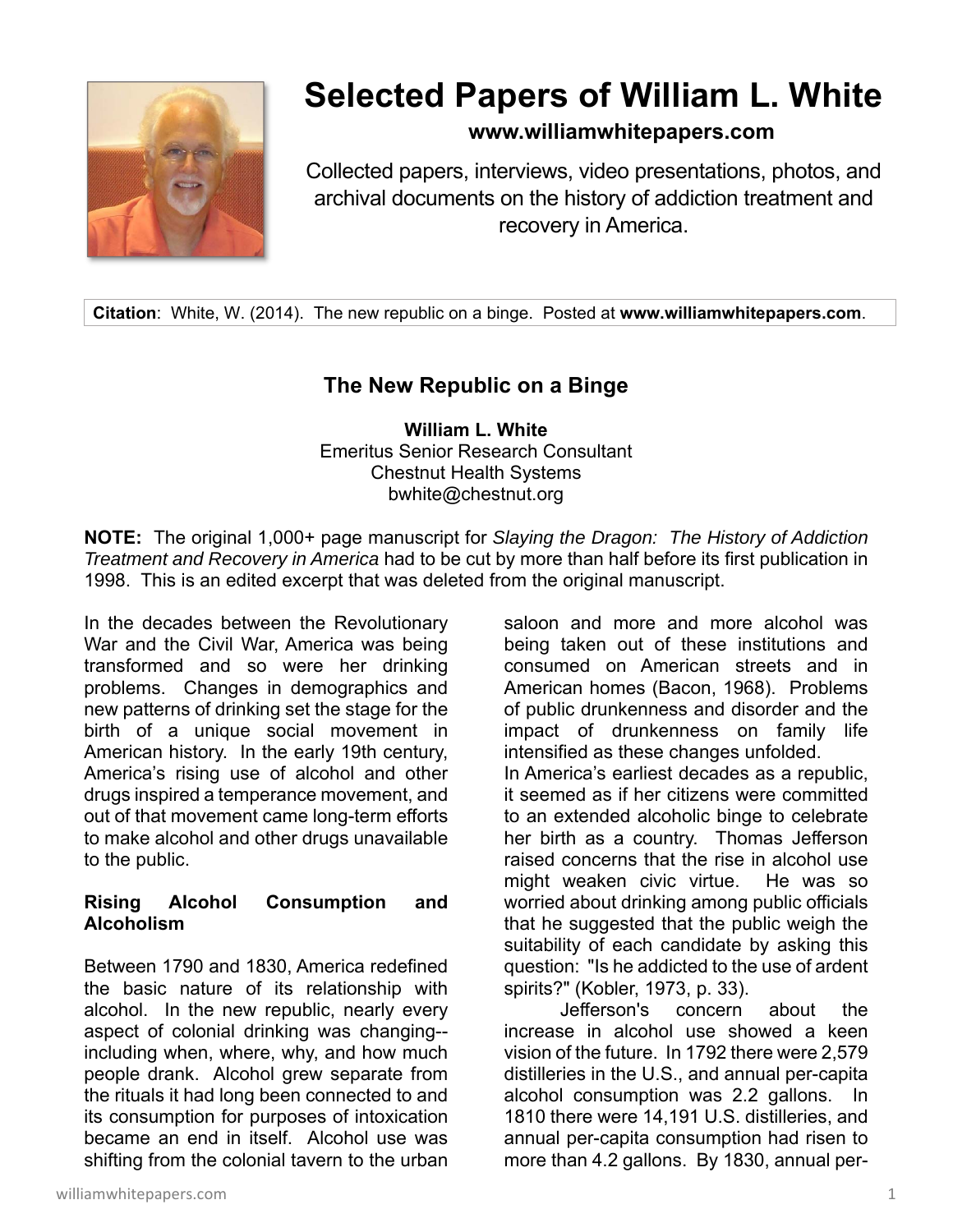capita alcohol consumption had risen to 7.1 gallons of pure alcohol per person (Cherrington, 1920). The country had never before, nor has it since, reached such a volume of alcohol consumption. Compare that with the American per-capita alcohol consumption in the 2009 of 2.3 gallons of alcohol a year.

 This explosive rise in alcohol use inspired W.J. Rorabaugh to name his book studying this period The Alcoholic Republic, and to describe citizens of the time as a "Nation of Drunkards." The new pattern of alcohol use was partly the result of changes in the availability of, and taste for, particular types of alcoholic beverages. In 17thcentury Colonial America, 90% of the alcohol consumed was in beer. By the end of the eighteenth century, 90% of the alcohol used in the new republic was in the form of distilled spirits. Americans were drinking a more powerful form of alcohol and drinking it in ever-increasing quantities.

The drink of choice was whiskey, and Americans drank it in quantities they had never before experienced. It was potent, cheap, and highly portable. Although early temperance leaders urged their fellow citizens to substitute wine or beer, this suggestion seemed impractical: After all, they could buy a half-gallon of whiskey for the same price as a bottle of beer (about 18 cents) (Rorabaugh, 1979).

Another factor was the new type of drinker who started to dominate the scene at the beginning of the 19th century. Increased immigration, industrialization, and the movement into the Western frontier all served to create a class of American men who organized their work life and leisure time around drinking. These men were basically alone, without family duty or a history of ties to the community. They presented a new business opportunity for the institutions that provided alcohol, gambling, prostitution, and the other activities that single men tended to use to fill their non-working hours (Winkler, 1968).

This new class of men also presented a new source of social disturbance. The problem was not that these men drank alcohol, but how much they drank and how wild their

behavior became when they were drinking. Where early colonial drinking had served to strengthen social ties, this new pattern of solitary binge drinking seemed to threaten social ties. New terms like "spree" and "frolic" came into the language to describe extended drinking episode. This new pattern of drinking threatened the civility and stability of community life (Rorabaugh, 1979).

 America's changing drinking rituals were also reflected in the evolution from the tavern to the saloon. Where the tavern was the center of village life, the saloon became a threat to community life. The tavern's many functions were being taken over by new social institutions--town halls, hotels and restaurants--and the saloon was left to find new ways to sustain its business. Where the tavern had given shelter to the needy, the saloon was seen as a seducer of the vulnerable. Where the tavern was a place for families, the saloon became an institution for men who could be seduced by the offer of social contact and "free lunches" of heavily salted food.

The American saloon became increasingly associated with drunkenness, violence, gambling, prostitution, sexually transmitted disease, and political corruption. The competition for dollars created a climate in which patrons could find all kinds of vices, scams, and products (from morphine to "Spanish Fly") in the saloon (Clark, 1976). The evolution from tavern to saloon also saw a change in ownership and operation of these institutions. Early tavern owners were leading citizens in private business, but most of the saloons (about 70% of them) were owned by the brewers and distillers who put pressure on the saloon keeper to "push" higher and higher quantities of the brewers' product. The role of "keeper of the public order" was sacrificed for the role of "pusher of alcohol" (Burnham, 1993, p. 57).

There is no question that the problems caused by heavy drinking were increasing during this period. David Robson has reconstructed how personally devastating alcoholism could be to families during this period. He recounts the story of Thomas Nisbet, son of the Reverend Charles Nisbit, who to his father's great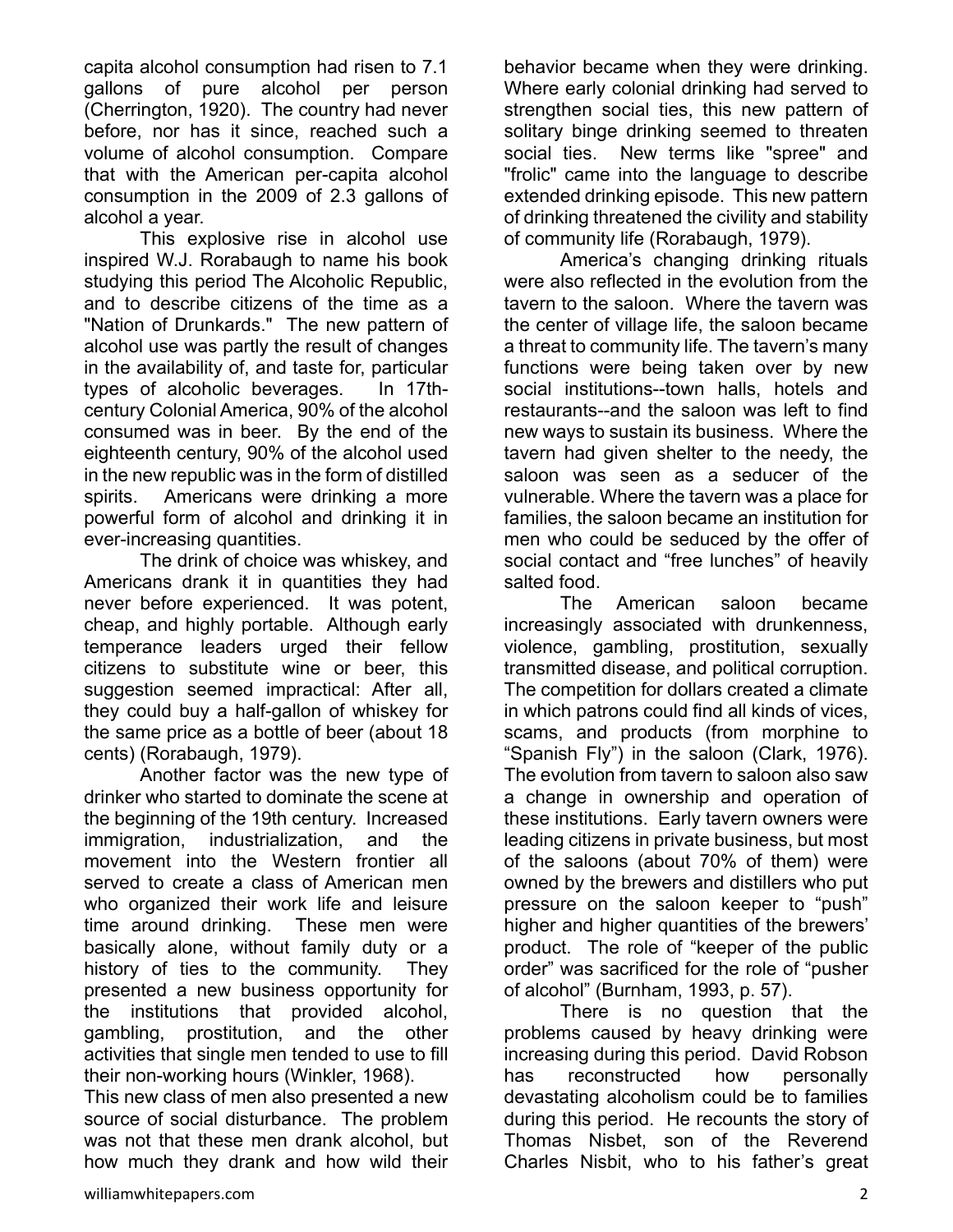distress, became a habitual drunkard and resisted all manner efforts at assistance. Father and son died within months of one another in 1804 (Robson, 1985). The Nesbit story was not an isolated one. Records of early American asylums for the insane, such as Philadelphia's Pennsylvania Hospital and Boston's McLean Asylum, show a majority of admissions due to "insanity caused by intemperance." Drinkers began to experience delirium tremens for the first time in America during the 1820s. The problems caused by excessive drinking--public intoxication, assaults, family violence, and family desertion--were seen as unsettling forces that could lead to social chaos and drain the financial resources of the new republic. And then there was the continuing issue of drunkenness in the military.

#### **Drunkenness among Soldiers and Students: A Continued Concern**

The problem of drunkenness in the colonial militia was serious enough to worry the likes of George Washington and Dr. Benjamin Rush. These concerns continued into the 19th century and grew in intensity during the Civil War. The following story reported by Dr. T.D. Crothers shows how far some soldiers on both sides of that war would go to find alcohol.

*During the Civil War, a suttler's wagon with a barrel of whiskey was broken down between the lines within easy range of sharpshooters on both sides. The certainty of instant death did not deter men on both sides from attempting to reach the barrel to procure spirits. After a number of men had been killed a cannon was brought up to destroy the barrel* (Crothers, 1902, p. 30).

Drunkenness among Civil War soldiers was significant enough to spark action by military leaders, even by some leaders who were not known for their temperance. Much has been written about the drinking problem of General Grant, but there were many other military leaders who were alcohol dependent by today's standards. In 1862, strict laws against

drunkenness were passed, including an ordinance that called for the dismissal of any soldier found guilty of habitual drunkenness. During the same year, Congress did away with the liquor ration in the Navy (Cherrington, 1920).

During the years following the Civil War, the debate intensified over whether or not it was necessary or advisable to provide alcohol to soldiers. Action to eliminate the practice was finally taken in the 1880s. In 1881, President Hayes issued an order banning the sale of alcohol at all Army forts, camps, and posts. His order began:

*...In view of the well-known fact that the sale of intoxicating liquors in the army of the United States is the cause of much demoralization among the officers and men, and that it gives rise to a large portion of the cases before the general and garrison courts-martial...*.(Milner, 1920, 109)

In 1889, Navy Secretary John D. Long issued an order stating that no alcohol could be sold or issued to any man in the Navy (Milner, 1920).

 The rise in per-capita alcohol consumption after the Revolutionary War also became apparent in America's colleges. The earlier policy of providing alcohol to students and faculty came under attack, as growing numbers of drinking-related incidents arose in a community climate now influenced by the early temperance movement. Educational leaders like Timothy Dwight of Yale spoke out against profanity, drunkenness, and gambling among students. They demanded that the traditional alcohol-soaked festivities be stopped. After 1800 most colleges banned drinking, and by the 1820s, the range of penalties for student drunkenness had increased to include suspension (Warner, 1970). This same period witnessed many college faculty and students playing prominent roles in a rising temperance crusade (Blocker, 1979).